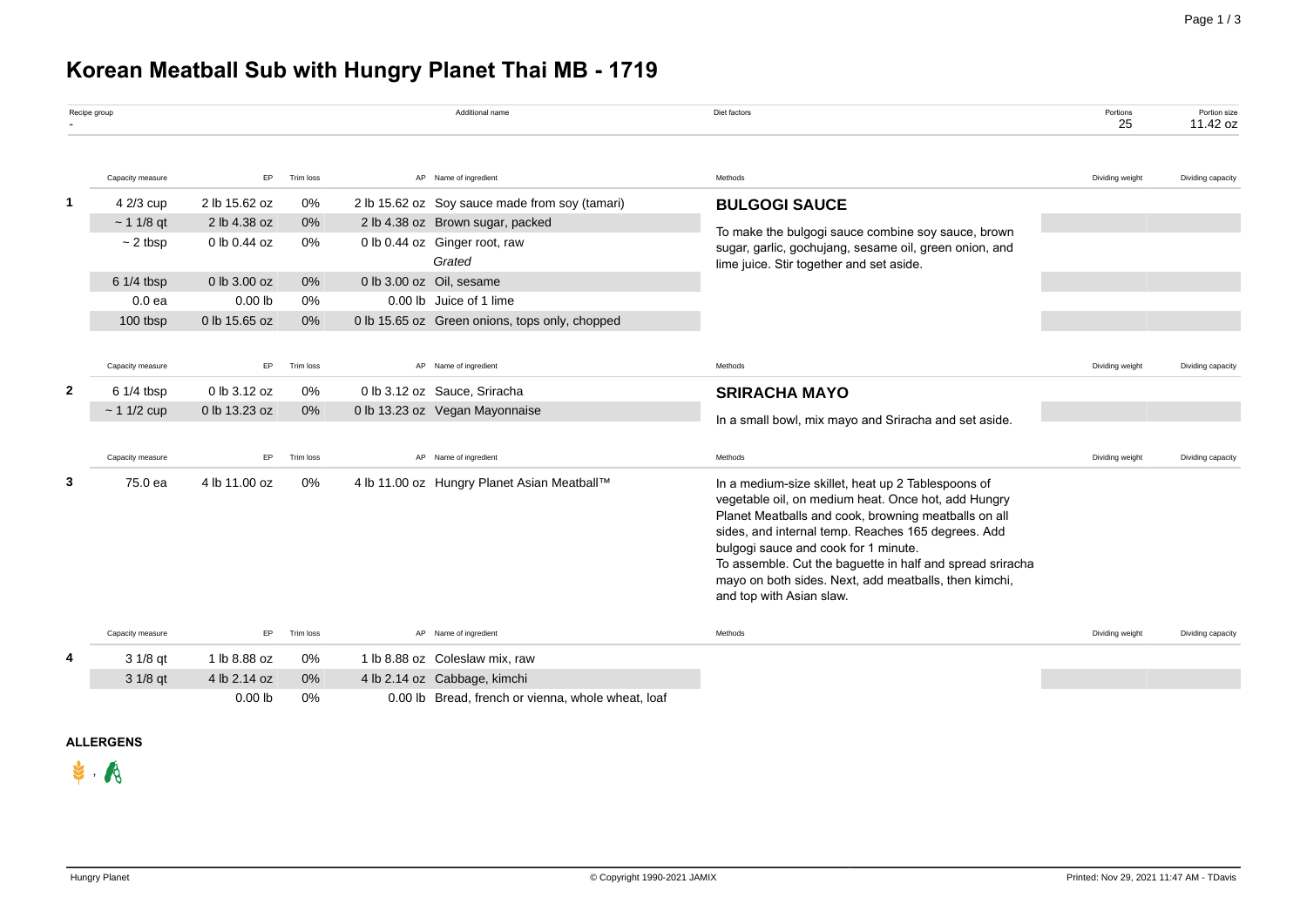$12.65 \mu g$  $0.00 \mu$ g  $0.02 \text{ mg}$  $0.08$  mg 0.97 mg  $0.10$  mg  $0.00 \mu$ g  $0.00 \mu g$ 5.19 mg  $0.05$  mg 18.82 µg

 $46.28 g$ 

## **WEIGHTS**

|                              |                   |             | Raw            | Cooking loss |               | Cooked           | Loss when served  |                       | Final    |
|------------------------------|-------------------|-------------|----------------|--------------|---------------|------------------|-------------------|-----------------------|----------|
| Total weight                 |                   |             | 17 lb 13.46 oz | $0\%$        |               | 17 lb 13.46 oz   | $0\%$             | 17 lb 13.46 oz        |          |
| Size of portion              |                   |             | 11.42 oz       |              |               | 11.42 oz         |                   |                       | 11.42 oz |
| <b>ADDITIONAL INFO</b>       |                   |             |                |              |               |                  |                   |                       |          |
| $\overline{\phantom{a}}$     |                   |             |                |              |               |                  |                   |                       |          |
| <b>MEMO</b>                  |                   |             |                |              |               |                  |                   |                       |          |
|                              |                   |             |                |              |               |                  |                   |                       |          |
| <b>COSTS</b>                 |                   |             |                |              |               |                  |                   |                       |          |
|                              |                   |             | Ingredients    | Other costs  |               | Total            |                   |                       |          |
| Total price                  |                   |             | \$0.00         | \$0.00       |               | \$0.00           |                   |                       |          |
| Price / lb                   |                   |             | \$0.00         | \$0.00       |               | \$0.00           |                   |                       |          |
| Price per ptn                |                   |             | \$0.00         | \$0.00       |               | \$0.00           |                   |                       |          |
| <b>NUTRITION INFORMATION</b> |                   |             |                |              |               |                  |                   |                       |          |
| supply / 100 g               |                   |             |                |              |               |                  |                   |                       |          |
| Energy nutritives            |                   | % of energy | $\mathsf{RI}$  | Calories     | $\mathsf{RI}$ | Minerals<br>Salt | 2.91 <sub>g</sub> | $\mathsf{RI}$<br>49 % |          |
| <b>Total fat</b>             | 5.32 g            | 32.75 %     | 8 %            | 143.77 kcal  | 7 %           | Salt             | 2.91 %            | Vitamins              |          |
| Saturated                    | $0.67$ g          | 4.12%       | 3%             | 601.57 kJ    |               | Sodium           | 1,164.50 mg       | Vitamin A             |          |
| Monounsaturated              | 1.09 <sub>g</sub> | 6.73%       |                | $0.60$ MJ    |               | Phosphorus       | 31.18 mg          | Vitamin D             |          |
| Polyunsaturated              | 2.50 <sub>g</sub> | 15.36 %     |                |              |               | Potassium        | 210.05 mg         | Thiamine              |          |
| Trans                        | 0.00 <sub>g</sub> | $0.00 \%$   |                |              |               | Iron             | $1.70$ mg         | Riboflavin            |          |
| Cholesterol                  | $0.00$ mg         |             |                |              |               | Calcium          | 41.40 mg          | Niacin                |          |
| Linolenic acid               | 0.47 <sub>g</sub> |             |                |              |               | Zinc             | $0.15$ mg         | Vitamin B6            |          |
| Alpha-linolenic acid         | 1.15 mg           |             |                |              |               | Magnesium        | 13.31 mg          | Vitamin B12           |          |
| <b>Total Carbohydrate</b>    | 17.65 g           | 49.88 %     | 7 %            |              |               | lodine           | $0.00 \mu g$      | Folate                |          |
| Sugars                       | 13.38 g           | $-2.22%$    | 15 %           |              |               | Selenium         | $0.51 \mu g$      | Vitamin C             |          |
| Sugar                        | 0.00 <sub>g</sub> |             |                |              |               | Copper           | $0.04$ mg         | Vitamin E             |          |
| Lactose                      | 0.00 <sub>g</sub> |             |                |              |               |                  |                   | Vitamin K             |          |
| Fiber                        | 2.44g             | 3.24 %      |                |              |               |                  |                   |                       |          |
| Organic acids                | 0.00 <sub>g</sub> | $0.00 \%$   |                |              |               |                  |                   | Others                |          |
| Sugar alcohol                | 0.00 <sub>g</sub> | $0.00 \%$   |                |              |               |                  |                   | Water                 |          |
| Starch                       | 0.00 <sub>g</sub> | $0.00 \%$   |                |              |               |                  |                   |                       |          |

Protein 20.44 % 14 %

Alcohol 0.00 g 0.00 %